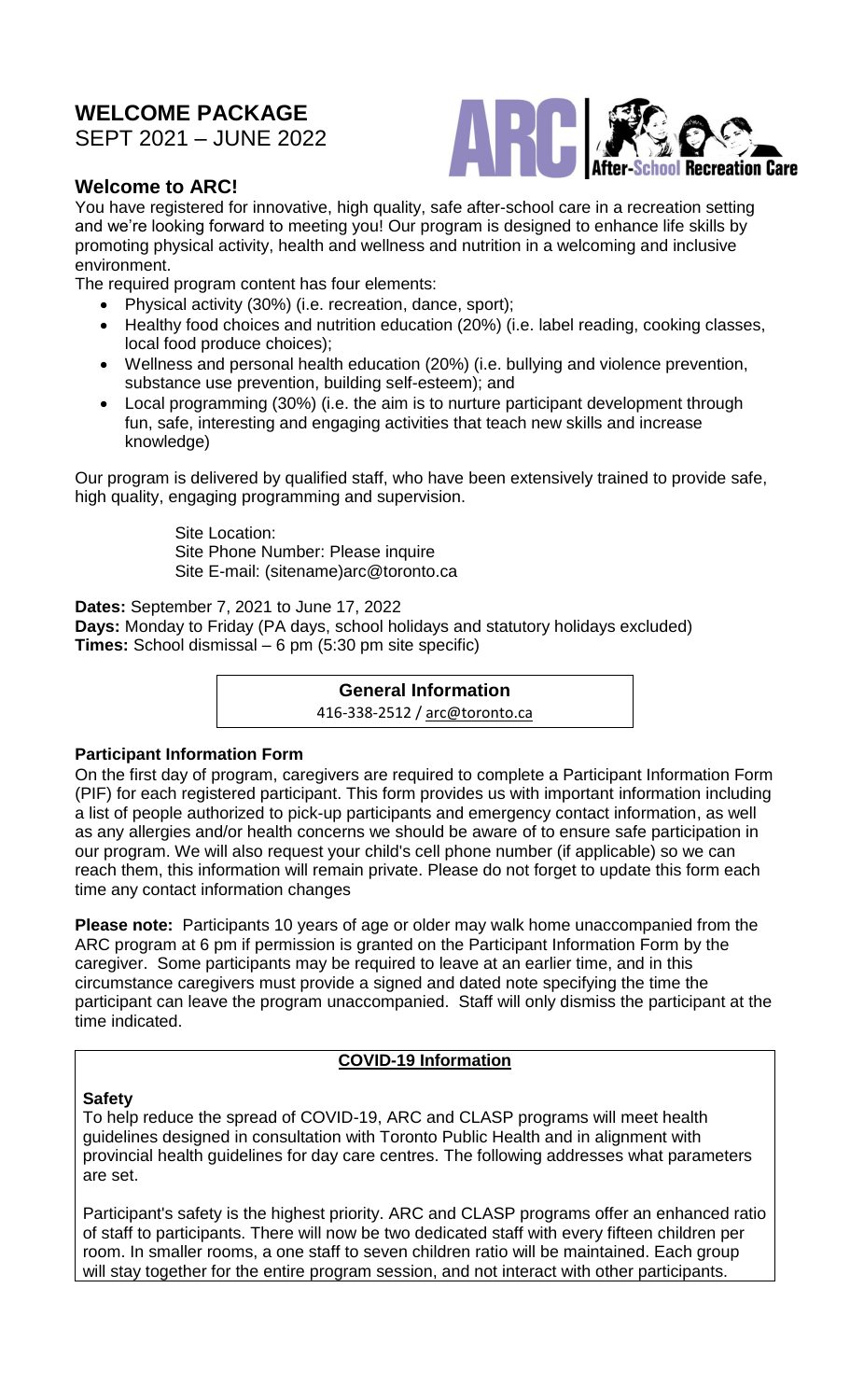For safety reasons, caregivers must give up-to-date phone numbers and emergency contacts.

## **Walking Escort and School Busing**

Programs offered at schools will only be allowed to accept children from that school, walking programs and bussing from other schools will not be permitted.

Programs offered at community centre locations will be walking children to program locations from schools, but will need to limit the number of children due to physical distancing, where staff can ensure the safety of all children/participants. Busses may be accepted at selected community centre locations, but will be up to the caregiver to arrange drop off with the bus company.

# **Wearing Masks During Program**

Participants of all ages will be asked to wear a mask while at after-school programs. Please ensure that your child packs one or two extra masks. If a child forgets their mask, parents will be called to pick the child up.

# **Participant Code of Conduct**

Each participant will be asked to agree to a code of conduct while at program, including physical distancing, respiratory etiquette and frequent handwashing.

# **Facility Cleaning**

Cleaning of rooms will occur more frequently with special attention to high touch surfaces like door handles and counters. Shared spaces and common areas like gyms and washrooms will be cleaned every three hours.

# **Other Recreation Programs During ARC/CLASP Time**

ARC staff will not be able to escort participants enrolled in ARC/CLASP at a Community Centre to other programs within the facility during the ARC program time. If you would like your child to attend other community centre programs during ARC time, they must be signed out and taken to the program by the parent/guardian.

#### **Illness at After School Programs**

If a participant has any symptoms of COVID-19, the parent will be called to pick up their child within one hour, have them tested for COVID-19, and may return to the program once a negative test result is shown. In the case of a positive test, the participant must stay home for 14 days and must be symptom free for 24 hours.

# **Dismissals**

Children will be signed in and out of the program each day to assist with contact tracing. When parents arrive to pick up their child at the end of the day, they will need to also sign in and do a COVID-19 health screening at the front door.

# **Programming**

ARC and CLASP programs will look different this year, but fun is still the goal! Staff have been hard at work adapting games and activities to maintain physical distance between participants. Each participant will have their own supplies for all activities to eliminate sharing of supplies and equipment.

Please dress your child appropriate to the weather as there will be more outdoor play at the after-school programs this school year.

#### **Snack Time**

Snack will be pre-packaged single serving snacks. Sharing of snack between participants will not be permitted.

# **Water Fountains and Bottle Filling**

Please have your child(ren) bring their own labelled water bottle during program. Water fountains will be used only to re-fill water bottles, not for individuals to drink directly from them.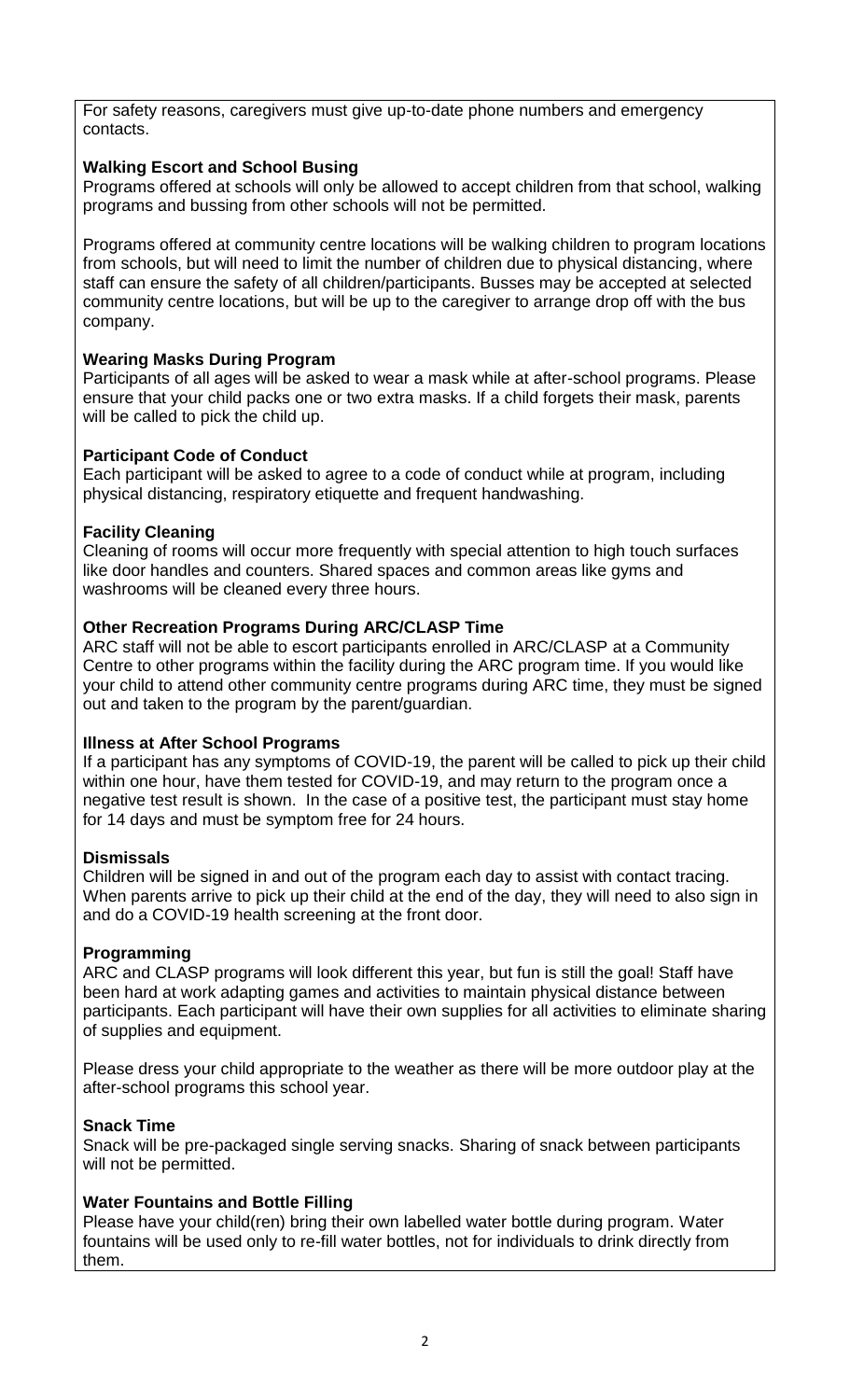#### **Medication**

If a participant requires an auto-injector for allergies or has any health concerns, please contact the ARC office at 416-338-2512 prior to their first day attending the program. In addition, please speak with your onsite ARC Coordinator to complete and review an Administration of Medication Form, to ensure that staff are aware of all precautions that may need to be taken. Participants with an auto-injector and/or asthma puffers must wear a waistpack containing their labelled medication at all times during program. Medication cannot be kept onsite after program hours and will be sent home each day. Also, please provide an emergency contact number(s) where you can be reached at all times during program operating hours. More information on this is found on the **Administration of Medication waiver**.

#### **Sign In and Out**

\*Please also refer to the above COVID-19 changes to this section.

At registration, it will be identified whether participants attend the school where the ARC program takes place, if they will be arriving by school bus, accompanied by an adult to the ARC location, or if they will be walked over to the program by staff from a designated location where we provide a walking service (not available at all sites). Staff will work in collaboration with parents to determine a meeting place for participants arriving at an ARC location. Participants who attend the site school are to meet ARC staff at the designated meeting location at school dismissal time.

An **Authorized Caregiver is a person 12 years of age or older** who the parent/legal guardian has authorized to pick up their child from a Parks, Forestry and Recreation registered care program Please immediately advise us in writing of any changes to the pick-up arrangements, as another Participant Information Form will need to be filled out.

Caregivers can give permission to a participant who is 10 years of age or older to walk home unaccompanied from the ARC program by signing the Participant Information Form. We will not release a participant who does not have a signed permission form even if they are over the age of 10. Participants over the age of 10 can only sign themselves out. They **CANNOT** take younger siblings home **as stated above to sign out a child you must be 12 years of age or older**.

#### **ARC Safe Arrival and Dismissal:**

All participants must be signed in and out of the program each day. Program staff will call the caregiver and emergency contact numbers within the first half hour, to follow up with any unexplained absences, and confirm that the participant will not be attending that day. If the child's whereabouts are not confirmed, ARC's emergency plan will be implemented. Should you forget to inform ARC staff of a participant's absence, please be aware that staff will be calling you from site cell phones that may display as **unknown caller**. Unfortunately, some site cell phone numbers do not come up displaying the City of Toronto or the ARC site name. Unreported absences can lead to emergency plans being implemented, and Police may be called. Staff will first check with school, call emergency contacts/parents, and if participant is not located, **non-emergency police will be called**.

Please note that the school may not be able to tell ARC staff if your child was absent, it is your responsibility to ensure ARC knows if your child is going to be absent from the after school program. Feel free to call at the same time as you call the school in the morning as all site cell phones have voice mail. **Participant absences may also be communicated via e-mail or text message to your ARC site's specific e-mail address or phone number.**

We understand that from time to time other commitments will mean participants will be absent from the program. Please ensure that the site ARC Coordinator is informed of any absences. In the event of unexpected absences, please call your ARC site's direct phone number and leave a detailed message with the participant's full name, date of absence and the expected date of return to the program. Please assist us by notifying us when participants will be absent.

#### **School Bus Drop-offs to ARC Sites**

\*Please also refer to the above COVID-19 changes to this section.

Arrangements for children being bussed to / dropped off at the ARC site must be scheduled at or after the ARC site school's dismissed time. Please make arrangements with your school bus company to have your child(ren) arrive at or after school dismissal time.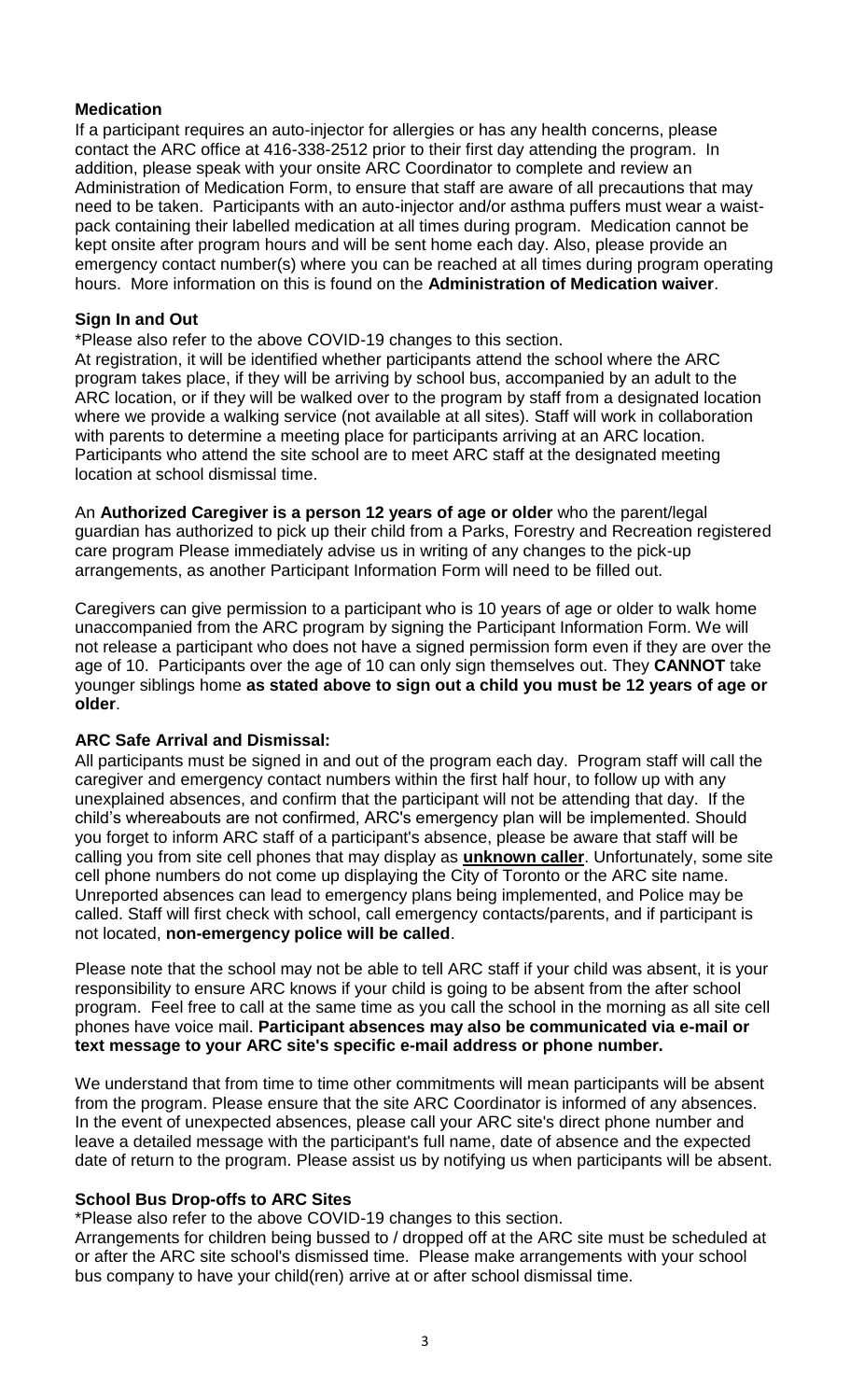#### **Information Sharing:**

Information sharing between the school boards and the ARC/CLASP program, is important to properly safeguard and promote the wellbeing of our participants. ARC/CLASP notifies the school of the children enrolled in the ARC program. When there is a confidentiality agreement between both parties, services could include:

- Notification of children's absences
- Invitation to any school teacher conference or special education meeting

Information will only be shared with those that require the information and confidentiality will be maintained.

## **Late Fees**

Participants are expected to be picked up at the end of After-School Recreation Care (ARC) Programs. Participants who are picked up late will have a fee of \$1.00 for each minute late applied to their program registration account. Parks, Forestry and Recreation incurs additional costs for wages and facilities when staff have to stay past the program end time. To make payment, please contact our support staff at 416-395-1201.

# **Program Withdrawal & Refunds**

If you wish to process a withdrawal you may do so by calling client services at 416-396-7378. Please notify the ARC location coordinator of your child/children(s) withdrawal once it is complete.

Credits and refunds will be prorated based on the date withdrawal is requested. A \$12 administration fee (subject to change at any time) will be deducted from any credit or refund amount per person, per program for all withdrawals. The effective date of the withdrawal is the date the withdrawal notice is received by the City, regardless of the date the participant stopped attending the class. Any request for a refund must be submitted in writing and dated, please call 416-395-1201 for assistance.

#### **Inclusion and Support**

We welcome and include children and youth with special needs/disabilities to participate in the After-School Recreation Care program at a level of participation suitable to their ability and facility access. Please register at desired location and contact ARC staff at 416-338-1351.

#### **Healthy Snack**

\*Please also refer to the above COVID-19 changes to this section.

ARC is pleased to provide a daily nutritious snack for all program participants. Each day ARC participants get to eat a healthy snack, learn about nutrition, and make healthy food choices. If your participant has specific dietary needs, please inform our ARC staff so we can ensure that a snack can be provided for everyone.

#### **Severe Weather Event**

An individual program class may be cancelled or modified due to severe weather events or power failures. The status of an individual class can be checked via contacting client services at 416-396-7378, 311 or referring to the City's Recreation Alerts page at toronto.ca/recreationalerts.

#### **Welcome Policy**

The City of Toronto's Welcome Policy provides a fee subsidy to help low income individuals and families who live in Toronto access City-operated recreation programs. If you are approved for Welcome Policy, you will receive an annual financial subsidy that can be spent on any of the wide variety of high-quality recreation programs offered by the City throughout the year. The subsidy will cover the full year cost of the ARC program. For more information please call 416-338-8888 or visit toronto.ca/wp

#### **What Makes ARC a Quality Program?**

In order to provide quality programming staff are trained to deliver innovative program models and ARC programs are evaluated on an on-going basis throughout the year. For more information on our program models please read below: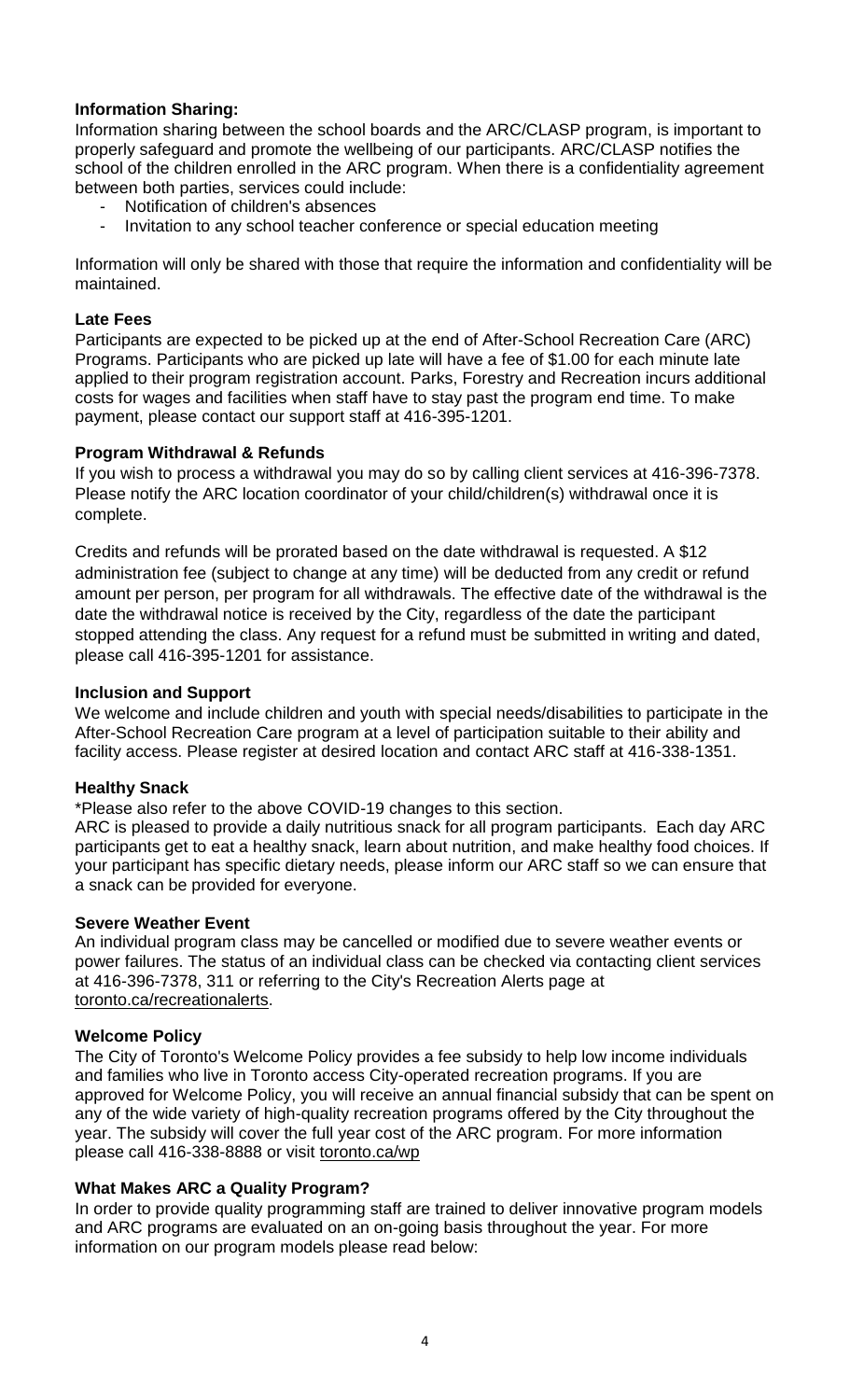#### **HIGH FIVE**



The City of Toronto is a registered organization with HIGH FIVE, Canada's only comprehensive quality standard for children's sport and recreation programs. HIGH FIVE identifies 5 principles of healthy child development that are essential for quality programs: a caring adult, the opportunity to play, make friends, master skills and participate. HIGH FIVE teaches leaders to understand these principles and

how to provide quality programming using a child-centred approach. HIGH FIVE training also provides leaders with the skills to identify and resolve conflict and bullying. The physical and emotional safety of all participants is always our first priority.

HIGH FIVE training, resources and evaluative processes have been developed to empower organizations to focus on the elements that impact healthy child development and to instill quality in sport and recreation programming for children.

#### **Physical Literacy**



**CANADIAN SPORT FOR LIFE** 

When children have the opportunity to learn a wide range of physical skills, they acquire the basic building blocks that will give them the competence and confidence to try many different physical activities

and sports. We call this physical literacy. Developing physical literacy involves learning fundamental movement skills. Physically literate individuals are able to demonstrate a variety of movements confidently, competently, creatively and strategically across a wide range of health-related physical activities. These skills enable individuals to make healthy, active choices. Research has shown that being physically active later in life depends on an individual's ability to feel confident in an activity setting. That confidence most often comes from having **learned fundamental movement and sport skills, or physical literacy,** as a child. Physical activity accounts for 30% of ARC programming in order to create opportunities for participants to develop physical literacy skills.

#### *Play It Fair!*



*Play It Fair!* is an innovative program implemented in children's programs for 6 – 12 year olds across Canada. *Play It Fair!* increases children's understanding of human rights, respect for diversity and peaceful conflict resolution. Interactive age appropriate activities and games from *Play It* 

*Fair!* reinforce the positive values and fundamental principles of human dignity and equality set out in the Universal Declaration of Human Rights. *Play It Fair!* games and activities provide a starting point for children to discuss issues in their lives and work together to find ways to promote inclusion, respect, fairness, acceptance and cooperation.

#### **Code of Conduct Policy**

The Toronto Parks, Forestry and Recreation Division endeavours to provide programs and services that promote a safe, welcoming, positive and inclusive environment where differences are valued. All staff and program participants and parks and facility users are expected to be considerate, to respect people and their rights, and to show proper care and regard for City property and the property of others.

Toronto Parks, Forestry and Recreation staff, volunteers and participants, are expected to demonstrate concern for the dignity, health, safety, and well-being of others, and to abstain from any conduct intended to intimidate or humiliate others, or to harm City property.

Any behaviour that violates Toronto Parks, Forestry and Recreation's Code of Conduct may result in a suspension of the right to participate in the program and/or a ban from property.

#### **Anti-Bullying Policy**

Everyone who participates in Parks, Forestry and Recreation programs and facilities is expected to treat others in a respectful manner. Parks, Forestry and Recreation staff will endeavour to provide an environment where all participants are free from bullying in its facilities and programs.

#### **What to bring to ARC:**

- Water Bottle labelled
- 1 or 2 Face Masks in a sealable plastic bag labelled
- Running Shoes